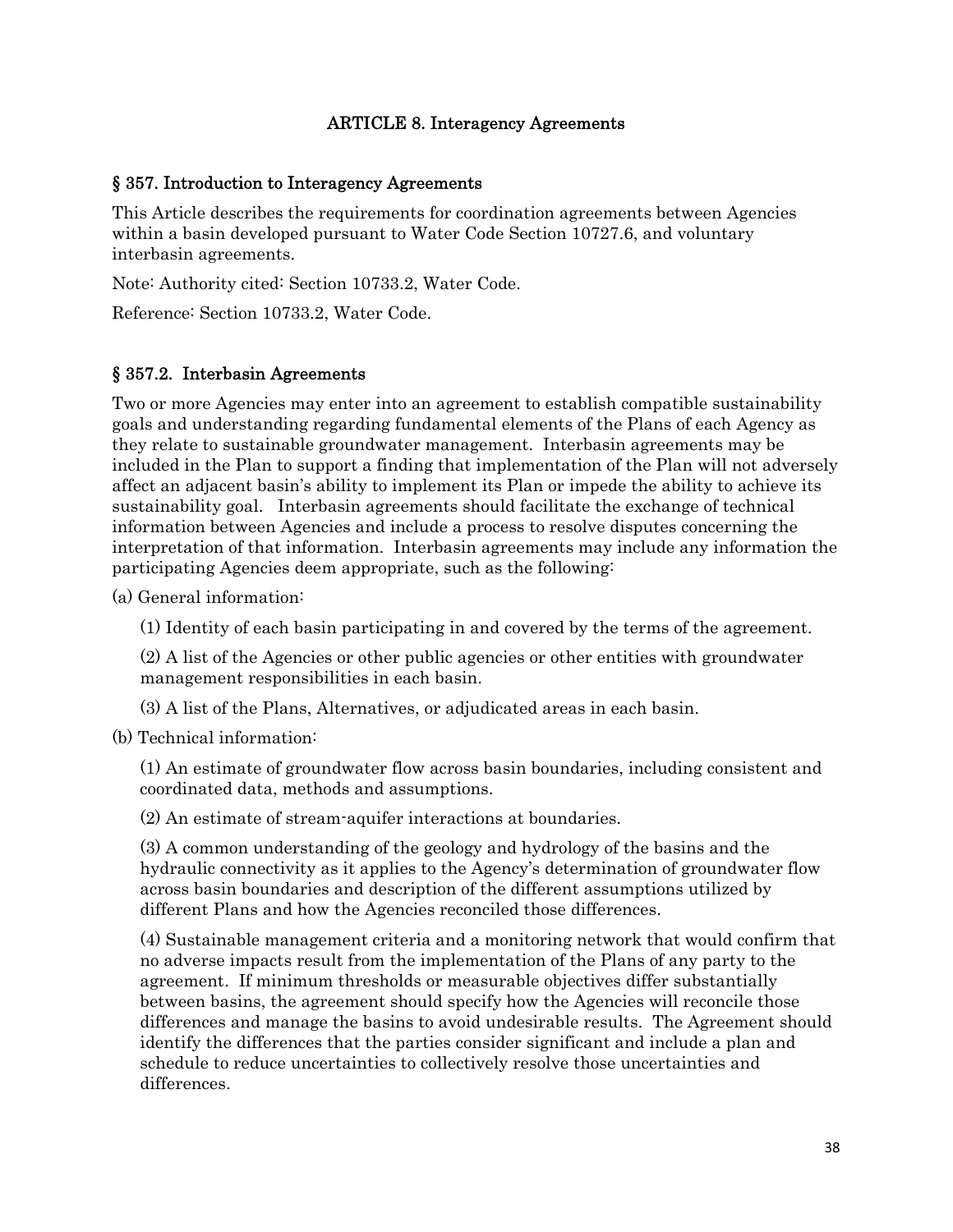(c) A description of the process for identifying and resolving conflicts between Agencies that are parties to the agreement.

(d) Interbasin agreements submitted to the Department shall be posted on the Department's website.

Note: Authority cited: Section 10733.2, Water Code.

Reference: Sections 10727.2, 10733, and 10733.2, Water Code.

## § 357.4. Coordination Agreements

(a) Agencies intending to develop and implement multiple Plans pursuant to Water Code Section 10727(b)(3) shall enter into a coordination agreement to ensure that the Plans are developed and implemented utilizing the same data and methodologies, and that elements of the Plans necessary to achieve the sustainability goal for the basin are based upon consistent interpretations of the basin setting.

(b) Coordination agreements shall describe the following:

(1) A point of contact with the Department.

(2) The responsibilities of each Agency for meeting the terms of the agreement, the procedures for the timely exchange of information between Agencies, and procedures for resolving conflicts between Agencies.

(3) How the Agencies have used the same data and methodologies for assumptions described in Water Code Section 10727.6 to prepare coordinated Plans, including the following:

(A) Groundwater elevation data, supported by the quality, frequency, and spatial distribution of data in the monitoring network and the monitoring objectives as described in Subarticle 4 of Article 5.

(B) A coordinated water budget for the basin, as described in Section 354.18, including groundwater extraction data, surface water supply, total water use, and change in groundwater in storage.

(C) Sustainable yield for the basin, supported by a description of the undesirable results for the basin, and an explanation of how the minimum thresholds and measureable objectives defined by each Plan relate to those undesirable results, based on information described in the basin setting.

(c) The coordination agreement shall explain how the Plans implemented together, satisfy the requirements of the Act and are in substantial compliance with this Subchapter

(d) The coordination agreement shall describe a process for submitting all Plans, Plan amendments, supporting information, all monitoring data and other pertinent information, along with annual reports and periodic evaluations.

(e) The coordination agreement shall describe a coordinated data management system for the basin, as described in Section 352.6.

(f) Coordination agreements shall identify adjudicated areas within the basin, and any local agencies that have adopted an Alternative that has been accepted by the Department. If an Agency forms in a basin managed by an Alternative, the Agency shall evaluate the